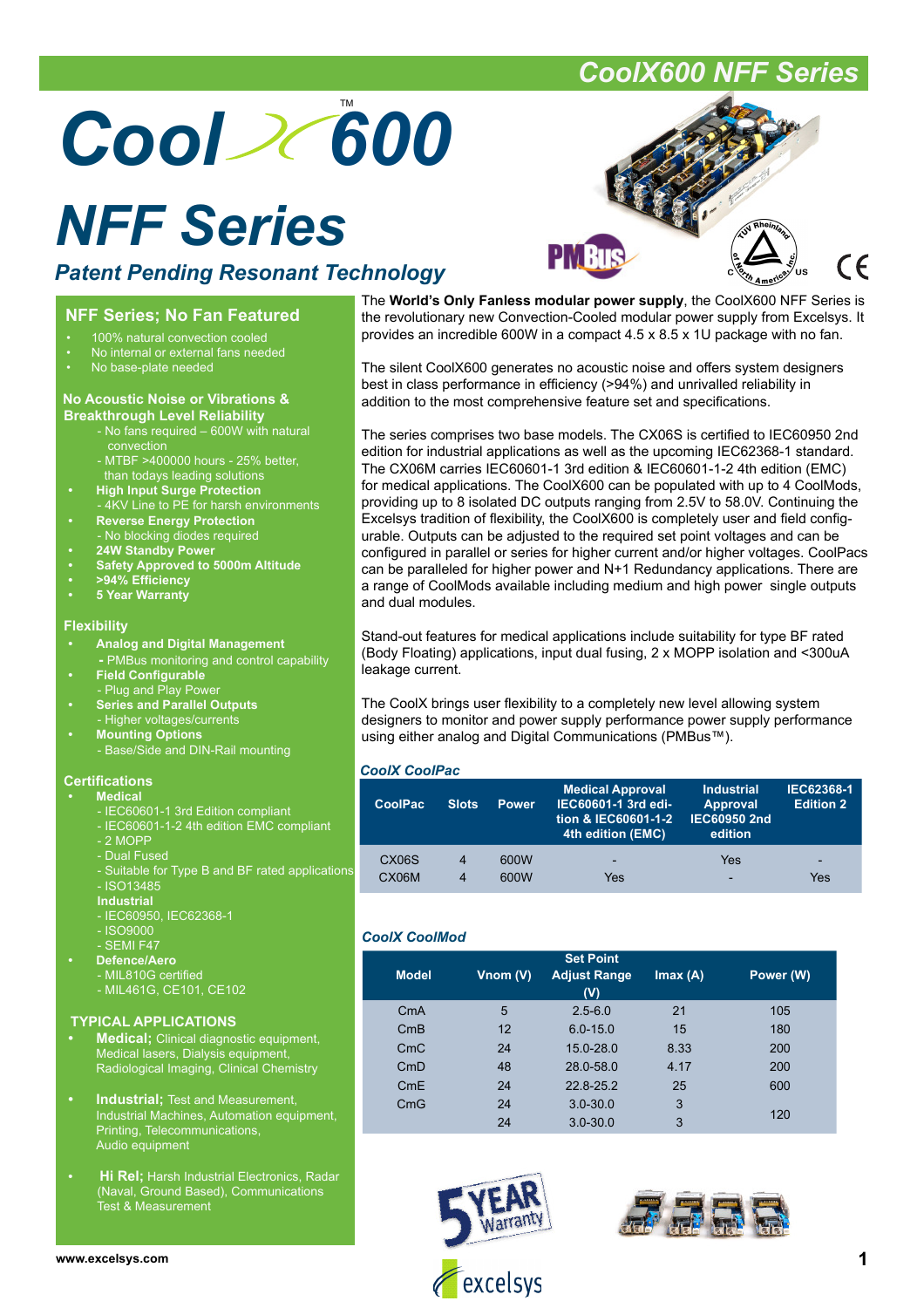| <b>INPUT</b>                       |                                                                         |            |            |             |                                  |
|------------------------------------|-------------------------------------------------------------------------|------------|------------|-------------|----------------------------------|
| <b>Parameter</b>                   | <b>Conditions/Description</b>                                           | <b>Min</b> | <b>Nom</b> | <b>IMax</b> | <b>Units</b>                     |
| AC Operating Input Range           |                                                                         | 85         |            | 264         | <b>VAC</b>                       |
| Nominal Input Voltage Range        | Universal Input 47-440Hz                                                | 100        |            | 240         | <b>VAC</b>                       |
| <b>Extended AC Operating Range</b> | Maximum for 5 seconds                                                   |            |            | 300         | <b>VAC</b>                       |
| DC Input voltage range             |                                                                         | 120        |            | 300         | <b>VDC</b>                       |
| Input Current                      | 90VAC @ 420W                                                            |            | 6.0        |             | A                                |
| Inrush Current                     | 230VAC @ 600W                                                           |            |            | 25          | ΙA                               |
| Power Factor                       | 120VAC@ 500W                                                            | 0.98       |            |             |                                  |
| Undervoltage Lockout               | Shutdown                                                                | 65         |            | 74          | <b>VAC</b>                       |
| Input Fuses Rating                 | Dual Fused (Line and Neutral) 250VAC                                    |            | 8          |             | A                                |
| Efficiency                         | 230VAC, 600W with 3 x CmC CoolMods<br>230VAC, 600W with 1 x CmE CoolMod |            | 93<br>94   |             | $\frac{10}{6}$<br>$\frac{10}{6}$ |

| <b>COOLMOD OUTPUT</b>           |                                                                                                          |            |            |                    |                     |
|---------------------------------|----------------------------------------------------------------------------------------------------------|------------|------------|--------------------|---------------------|
| <b>Parameter</b>                | <b>Conditions/Description</b>                                                                            | <b>Min</b> | <b>Nom</b> | <b>Max</b>         | <b>Unit</b>         |
| Power Rating                    | CX06: See derating curves                                                                                |            |            | 600                | lw                  |
| Minimum Load                    |                                                                                                          |            | $\Omega$   |                    | A                   |
| Line Regulation                 | For ±10% change from nominal line<br>CmE. CmG                                                            |            |            | ±0.1<br>±0.5       | $\frac{0}{6}$       |
| Load & Cross Regulation         | For 25% to 75% load change<br>CmE                                                                        |            |            | ±0.2<br>±0.2       | $\%$                |
| <b>Transient Response</b>       | For 25% to 75% load change 0.5A/uS: Voltage Deviation<br>*CmE, CmG Figures in ()<br><b>Settling Time</b> |            |            | 4(4)<br>500 (1000) | $\frac{0}{6}$<br>uS |
| Ripple and Noise                | 100mV or 1.0% pk-pk. 20MHz BW                                                                            |            |            | 1                  | $\%$                |
| Overvoltage Protection          | Tracking OVP Level (N/A in CmE, CmG)<br>Latching OVP Level                                               | 105<br>110 |            | 125<br>160         | $\%$<br>$\%$        |
| Remote Sense                    | Max. line drop compensation                                                                              |            | N/A in CmG | 0.5                | <b>VDC</b>          |
| Overshoot                       |                                                                                                          |            |            | 1                  | $\%$                |
| <b>Rise Time</b>                | Monotonic#<br>CmG                                                                                        |            |            | 10<br>20           | ms                  |
| Turn-on Delay                   | From AC in<br>From Global Enable<br>From CoolMod Enable                                                  |            |            | 800<br>10<br>10    | ms<br>ms<br>ms      |
| Hold-up Time                    | For nominal output voltages at full load                                                                 | 20         |            |                    | ms                  |
| CoolMod Power                   | As per CoolMod table                                                                                     |            |            |                    |                     |
| <b>Output Adjustment Range</b>  | Manual: Multi-turn potentiometer. As per CoolMod table<br>Vtrim: As per CoolMod table                    |            |            |                    |                     |
| <b>Overcurrent Protection</b>   | Straight line with hiccup activation @ 35% Vo nom<br>CmE, CmG: Current limit hiccup autorecovery         | 110        | 130        | 150                | $\frac{0}{0}$       |
| <b>Short Circuit Protection</b> | Yes, Autorecovery                                                                                        |            |            |                    |                     |
| OverTemperature Protection      | Yes, Autorecovery (CmG latch off)                                                                        |            |            |                    |                     |
| Capacitive Load                 | Nominal output voltages at full load<br>CmG                                                              |            |            | 10<br>270          | mF<br>uF            |

| <b>AUXILIARY OUTPUT</b>              |                                              |               |            |               |               |
|--------------------------------------|----------------------------------------------|---------------|------------|---------------|---------------|
| <b>Parameter</b>                     | <b>Conditions/Description</b>                | <b>Min</b>    | <b>Nom</b> | <b>IMax</b>   | <b>Units</b>  |
| Nominal Output Voltage               | Aux Voltage Option A<br>Aux Voltage Option B | 11.76<br>4.75 | 12<br>5    | 12.24<br>5.25 |               |
| Load Regulation                      |                                              |               |            | ±2            | $\frac{9}{6}$ |
| Line Regulation                      | For ±10% change from nominal line            |               |            | ±0.5          | $\frac{9}{6}$ |
| Maximum Output Current               | Aux Voltage Option A<br>Aux Voltage Option B |               |            | 1.96<br>4.7   | ΙA            |
| Maximum Output Capacitive<br>Load    |                                              |               |            | 1000          | luF           |
| <b>Output Overcurrent Protection</b> | Hiccup                                       | 110           |            | 140           | $\frac{1}{6}$ |
| <b>Short Circuit Protection</b>      | Yes, Autorecovery                            |               |            |               |               |

| <b>GALVANIC ISOLATION</b> |                               |       |             |             |              |
|---------------------------|-------------------------------|-------|-------------|-------------|--------------|
| <b>Parameter</b>          | <b>Conditions/Description</b> | l Min | <b>INom</b> | <b>IMax</b> | <b>Units</b> |
| Input to Output           | Reinforced (2 x MOPP)         | 4000  |             |             | <b>IVAC</b>  |
| Input to Case             | Basic (1 x MOPP)              | 1850  |             |             | <b>VAC</b>   |
| Output to Case            | Basic (1 x MOPP)              | 1850  |             |             | <b>IVAC</b>  |
| Output to Output          | Basic (1 x MOPP)              | 1850  |             |             | <b>IVAC</b>  |
| Output to Output (Dual)   | CmG V1-V2                     | 500   |             |             | <b>IVDC</b>  |

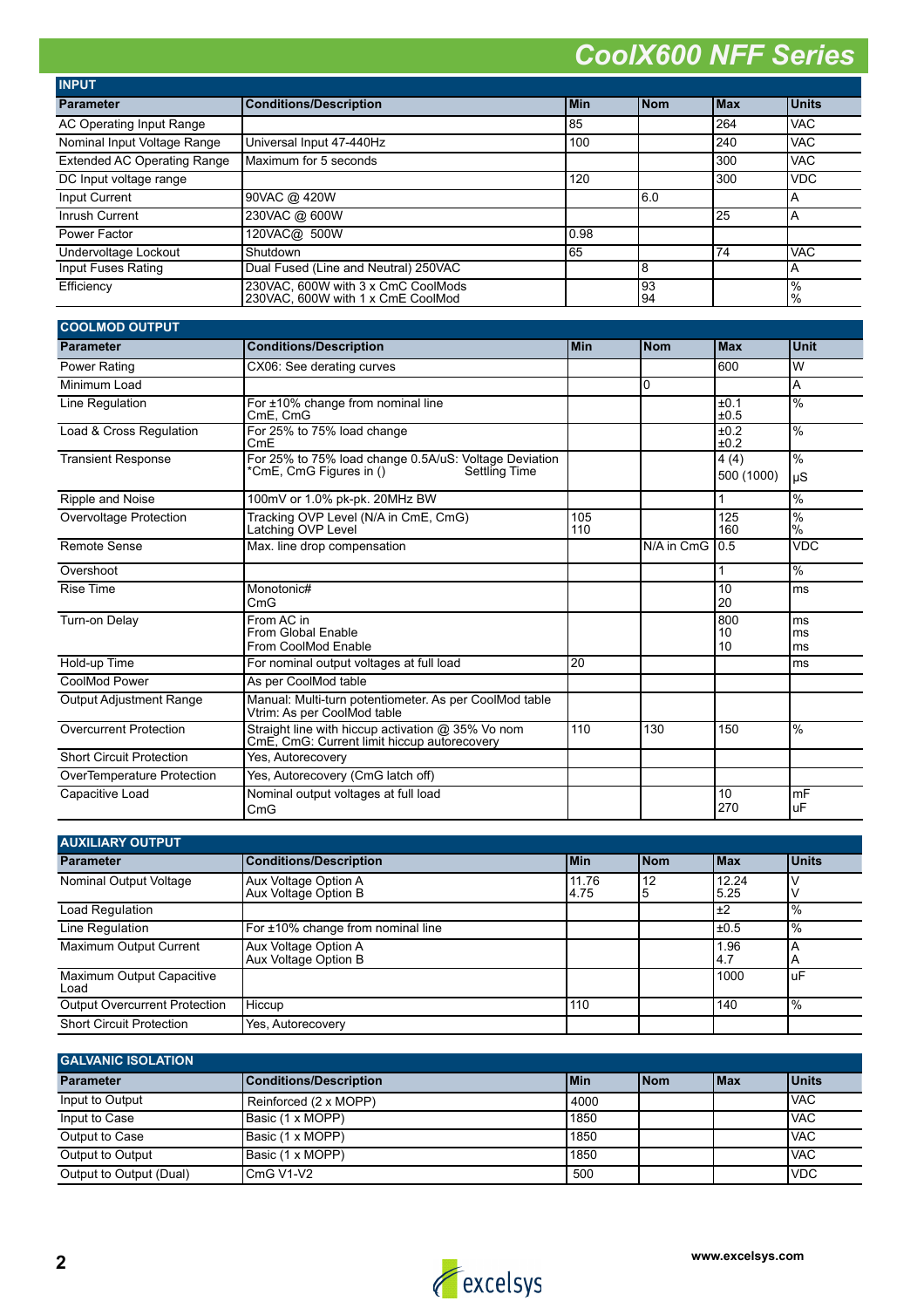| <b>RELIABILITY</b>   |                                                  |                        |            |              |             |              |
|----------------------|--------------------------------------------------|------------------------|------------|--------------|-------------|--------------|
| <b>Parameter</b>     | Conditions/Description                           |                        | <b>Min</b> | <b>INom</b>  | <b>IMax</b> | <b>Units</b> |
| Reliability and MTBF | IMTBF of >400 kHours, Telecordia SR-332, Issue 1 | CoolMod l<br>CoolPac i |            | 0.52<br>1.08 |             | Fomh<br>Fomh |
| Warranty             | 15 Years                                         |                        |            |              |             |              |

| <b>ENVIRONMENTAL</b>         |                                                            |       |            |             |              |
|------------------------------|------------------------------------------------------------|-------|------------|-------------|--------------|
| <b>Parameter</b>             | <b>Conditions/Description</b>                              | l Min | <b>Nom</b> | <b>IMax</b> | <b>Units</b> |
| <b>Operating Temperature</b> | Operates to specification below -20°C after 10 min warm-up | $-40$ |            | $+85$       | l°С          |
| Storage Temperature          |                                                            | -40   |            | $+85$       | l°С          |
| Derating                     | See Derating Curves including note 2                       |       |            |             |              |
| Relative Humidity            | Non-condensing                                             | ۱b    |            | 195         | $\%RH$       |
| Shock & Vibration            | MIL-STD810G Method 514.6                                   |       |            |             |              |
| Altitude                     |                                                            |       |            | 15000       | Im           |

| <b>LEAKAGE CURRENTS</b>            |                           |       |              |  |  |
|------------------------------------|---------------------------|-------|--------------|--|--|
| <b>Parameter</b>                   | Conditions/Description    |       |              |  |  |
| <b>AC Leakage Current</b>          | Input to earth ground     |       | <b>Units</b> |  |  |
| Normal condition (high line)       | Mains Voltage 264VAC/60Hz | 254   | μA           |  |  |
| Single fault condition (high line) | Mains Voltage 264VAC/60Hz | 178.6 | μA           |  |  |
| <b>Touch Current</b>               |                           |       |              |  |  |
| Normal Condition                   | Mains Voltage 264VAC/60Hz | 10.7  | l u A        |  |  |
| Single Fault Condition             | Mains Voltage 264VAC/60Hz | 250   | IμA          |  |  |

| <b>EMC</b>                     |                                                |                 |
|--------------------------------|------------------------------------------------|-----------------|
| <b>Parameter</b>               | <b>Conditions/Description</b>                  | <b>Criteria</b> |
| <b>Radiated Emissions</b>      | EN 55011, EN 55022 and FCC, Class B            |                 |
| Conducted emissions            | EN 55011, EN 55022 and FCC, Class B            |                 |
| Power line harmonics           | EN 61000-3-2, Class A                          | Complied        |
| Voltage flicker                | EN 61000-3-3                                   | Complied        |
| <b>ESD</b>                     | EN 61000-4-2, level 4, 8 kV contact, 15 kV air | Α               |
| Radiated immunity              | EN 61000-4-3, level 2, 3 V/m                   | Α               |
| Electrical fast transient      | IEN 61000-4-4. level 4. ±4 kV                  | B               |
| Surge immunity                 | EN 61000-4-5, level 4, 2 kV DM, 4 kV CM        | B               |
| Conducted RF immunity          | EN 61000-4-6, level 3, 10Vemf 150KHz-80MHz     | Α               |
| Power frequency magnetic field | IEN 61000-4-8. level 4, 30A/m                  | A               |

| <b>STANDARDS &amp; DIRECTIVES 1)</b>                     |                                                                                                                                                              |  |  |  |
|----------------------------------------------------------|--------------------------------------------------------------------------------------------------------------------------------------------------------------|--|--|--|
| <b>Parameter</b>                                         | <b>Conditions/Description</b>                                                                                                                                |  |  |  |
| Safety Agency Approvals                                  | EN60601-1 3rd Edition, UL60601-1, CSA601,<br>EN60950 2nd Edition. CSA C22.2 No. 60950-1.                                                                     |  |  |  |
| IEC/EN 60950-1, Edition 2 and                            | UL 60950-1/CSA 22.2 No 60950-1, Edition 2;<br>5000 m (16,400 ft) altitude, 100 V to 240 ±10% Vac                                                             |  |  |  |
| IEC/EN 60601-1, Edition 3 and<br>all national deviations | IEC 60601-1(2005), EN60601-1(2006)<br>ANSI/AAMI ES 60601-1(2005)<br>CAN/CSA C22.2 No. 60601-1 (2008);<br>5,000 m (16,400 ft) altitude, 100 V to 240 Vac ±10% |  |  |  |
| IEC 62368 Edition 2                                      | IEC 62368-1 (2014) Edition 2<br>5000 m (16.400 ft) altitude 100 V to 240 ±10% Vac                                                                            |  |  |  |
| IEC 60601-1-2 Edition 4                                  | IEC 60601-1-2 (2014)                                                                                                                                         |  |  |  |
| <b>Protection class</b>                                  | Class I                                                                                                                                                      |  |  |  |
| <b>WEEE</b>                                              | Waste Electrical and Electronic Equipment Directive (WEEE) 2002/96/EC                                                                                        |  |  |  |
| <b>ROHS</b>                                              | EU DIRECTIVE 2011/65/EC RoHS compliancy                                                                                                                      |  |  |  |
| <b>REACH</b>                                             | Compliant                                                                                                                                                    |  |  |  |

1) Designed to support Type B and Type BF Applied Part End Product Requirements

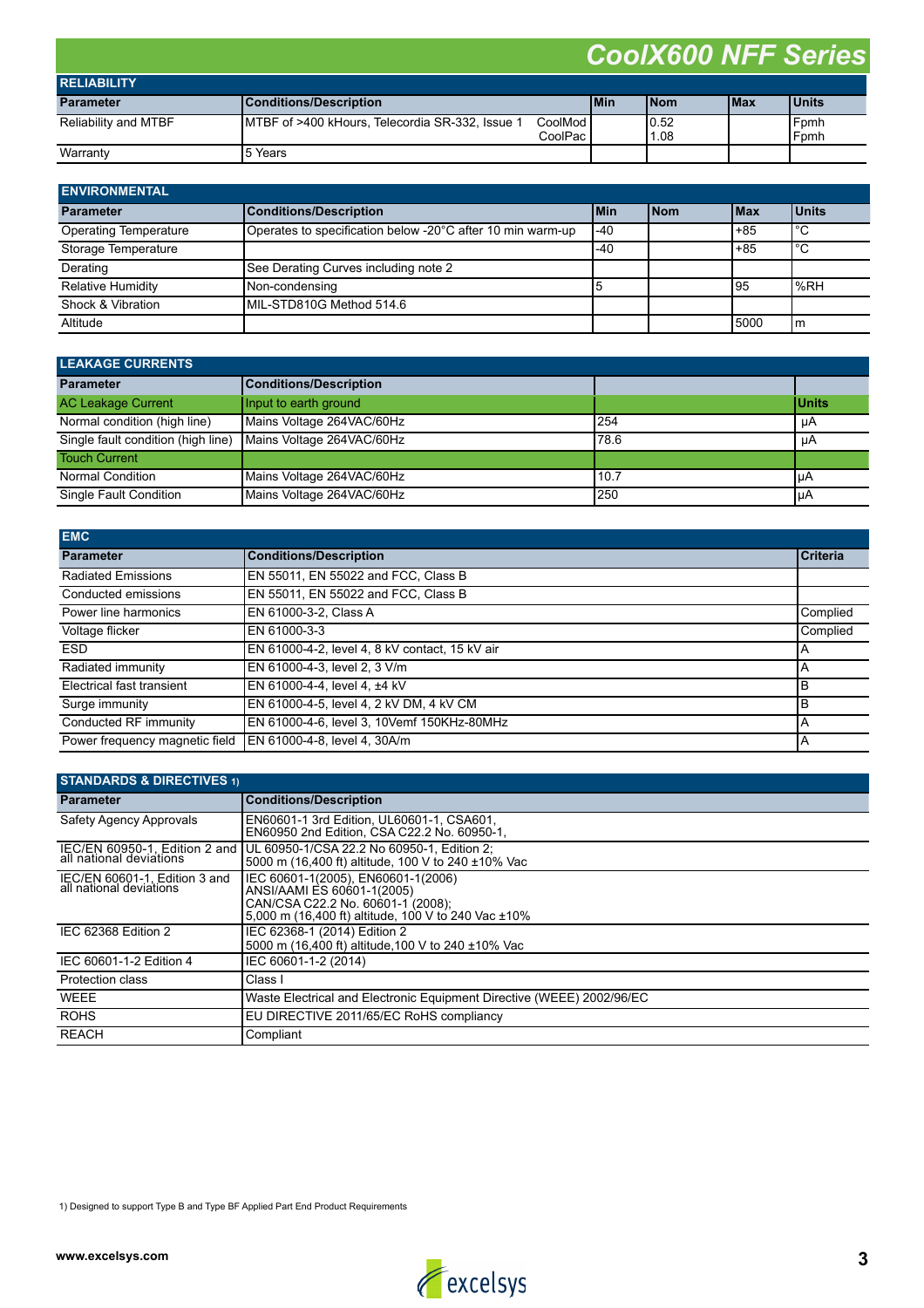| <b>MECHANICAL DATA</b>                 |                                        |                                                                                                                                                                        |
|----------------------------------------|----------------------------------------|------------------------------------------------------------------------------------------------------------------------------------------------------------------------|
| <b>Parameter</b>                       | <b>Description</b>                     |                                                                                                                                                                        |
| Dimensions (L x W x H)                 | $L \times W \times H$                  | 215.9mm x 114.3mm x 39.1mm 4.5" x 8.5" x 1U                                                                                                                            |
| Weight                                 | Nominal Weight: CoolPac + 4 x CoolMods | 1Kg                                                                                                                                                                    |
| <b>Connectors</b>                      | <b>Description</b>                     | Mating Connectors (if applicable)                                                                                                                                      |
| AC/DC input terminal block             | TE 2-1437667-S, DINKLE DT-35-B07W-03   |                                                                                                                                                                        |
| AC/DC IEC input (Option)               | IEC 320 Inlet                          |                                                                                                                                                                        |
| Main DC output terminal block(CmA-CmE) | M4 Screws                              |                                                                                                                                                                        |
| Main DC output terminal block(CmG)     | Camden - CTB9350/4A                    |                                                                                                                                                                        |
| Output Signal Connector (CmG)          | Molex - 87833-0831                     |                                                                                                                                                                        |
| System Signal Connector J1005          | Molex 87833-0831 8-way                 | Locking Molex 51110-0860; Non Locking Molex 51110-<br>0850:<br>Crimp Terminal: Molex p/n 50394 or Molex 51110-0856<br>which includes Locking Tab & Polarization Keying |
| Output Signal Connectors J1001-1004    | Molex 87833-0631 6-way                 | Locking Molex 51110-0660; Non Locking Molex<br>51110-0650:<br>Crimp Terminal: Molex p/n 50394 or Molex 51110-0656<br>which includes Locking Tab & Polarization Keying  |
| Output Sense Connectors J3             | JST-S2BPH-K(LF)(SN)                    | JST PHR2. Crimp Terminal JST BPH-002T-P.0.5S or<br>SPH-002T-P.05S                                                                                                      |
| <b>Auxiliary Output Connector J1</b>   | Molex 1041880210 2pin                  |                                                                                                                                                                        |

### **CoolX Mechanical Drawings**



CoolX can be mounted on its base, vertically or on its side. CoolX can also be mounted on the Excelsys DIN Rail accessory (Z744).

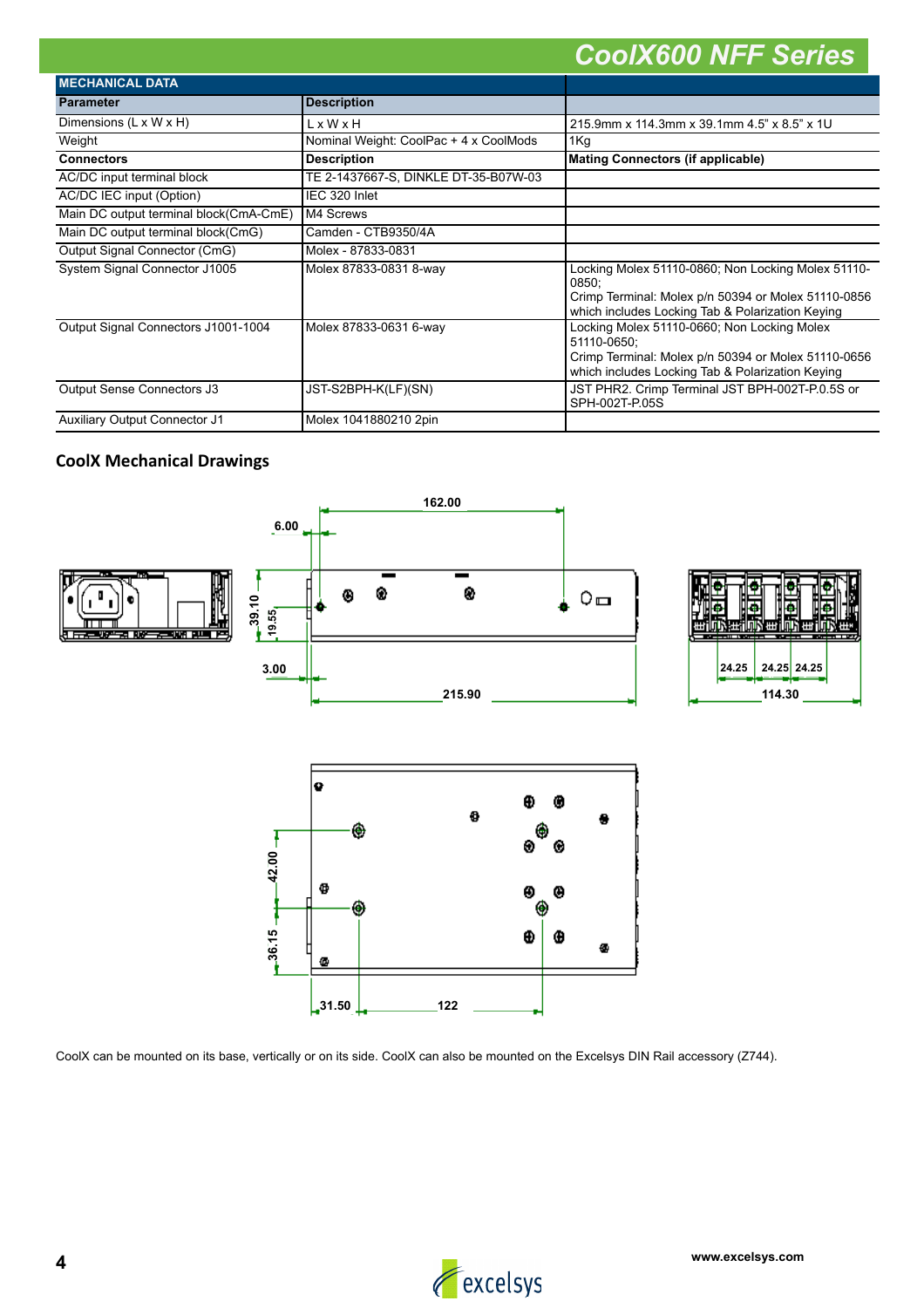### **CoolX 600 Efficiency, Derating and Power Limit Curves**



### **CoolX Derating**



2) Enhanced thermal performance with system fans & base plate cooling. Consult Excelsys for details.

### **Configuring Your CoolX**